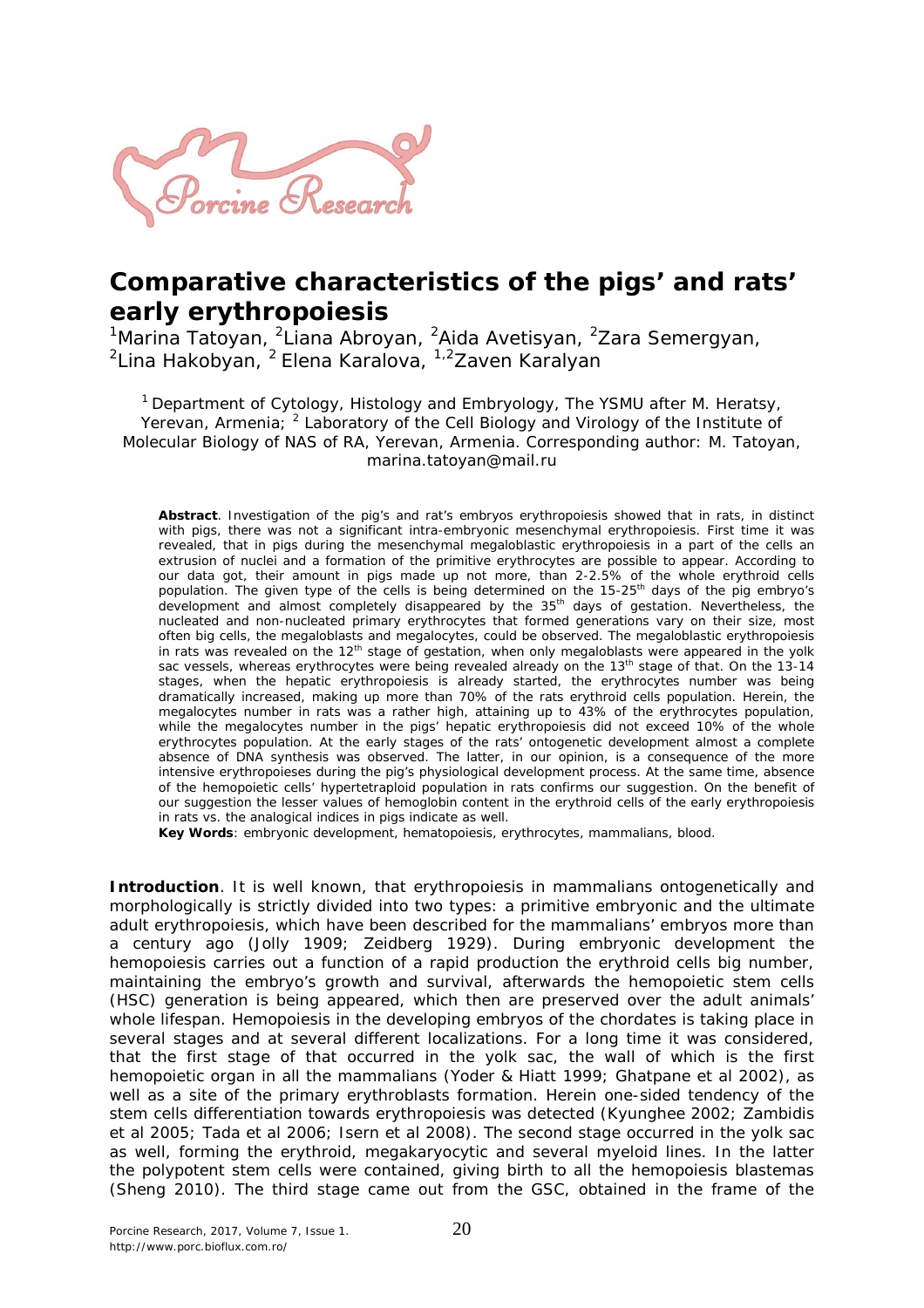embryo's yolk sac major arteries, intensified in the embryo's liver and at last in the bone marrow. The definitive erythroid cells continuously were obtained from the bone marrow hemopoietic cells over the whole postnatal life of animals.

Thus, it might be considered, that the primitive erythroid cells supply the life of intensively growing embryo, meanwhile the definitive myeloid erythrocytes have a leading significance when transferring from the intrauterine life to the birth. For the recent years it became apparent, that the ontogenesis and these lines' maturation processes were more complex, than it was supposed earlier. By several researches carried out on mice (Ferkowicz et al 2003; Ferkowicz & Yoder 2005; Huber et al 2004; Baron et al 2012) it had been shown, that the first cells of blood were coming appear from the gastrulation beginning moment, much before the morphologically determined development of the blood islets in the yolk sac and that they had an intra-embryonic localization. They suggested that at first the blood cells formed the primitive erythroid lines shortly after their exit from the primary embryonic strip, having an important role in the early embryonic hemopoiesis. They differed by big sizes and had nuclei in the mammalians (Godin & Camano 2005). That is the first so-called angioblastic period of hemopoiesis (Jaffredo et al 2005; Lu et al 2008).

We have been driven by a question, whether there is an intra-embryonic hemopoiesis in the other mammalians, in connection with what an investigation of the embryonic erythropoiesis in rats and pigs was provided. It also referred to some common and the differential features in the embryonic erythroid cells development and to our comprehension of how these cells are coming to development and differentiation over the mammalians' ontogenesis period.

**Material and Method**. The given research was performed on the rats' and pigs' embryos at different stages of their embryonic development, starting with the yolk hemopoiesis (the 11.5-days old embryos of rat and the 10-days old embryos of pig) till the definitive bone marrow hemopoiesis (17-days old embryos of rat and the 3-months old embryos of pig). In each case sows were slaughtered in threes of the Large White breed in 11-12 months of ages upon attaining 130-140 kg, and in threes of the white laboratory rats. Each time 5 embryos (fetuses) were explored. Euthanasia was performed according to the protocol Guide for the Care and Use of Laboratory Animals, AVMA Guidelines (International Review Board/Independent Ethics Committee of Institute of Molecular Biology of NAS, IRB00004079). For the morphological investigations the material was fixed in the 96% ethanol, placed in paraffin and afterwards the slides of 5-8 mkm in width were prepared. The preparations were stained by Hematoxylin solution B according to Weigert (1904) with additional staining by eosin (Lillie 1965), azan by Mallory (Gray 1954). For cell analysis, the slides were fixed in pure methanol and stained by Giemsa modified solution (azure B/azure II, eosin and methylene blue) according to the manufacturer's protocol (Sigma-Aldrich). The cells were examined under the light microscope at 1250x magnification in a random sequence. At least 200 cells in each sample were classified. The morphological determination of stages of the primitive erythropoietic development was performed according to Baron et al (2012). Classification of the erythroid cells was encountered as per Weiss & Wardrop (2010).

*Hemoglobin quantification*. Hemoglobin amount in cells was determined spectrophotometrically on unstained slides. Wavelength scans of the diluted rat blood consistently showed the greatest absorbance at 414 nm, which is the Soret peak from hemoglobin.

*Protein staining with nafthole yellow and the protein cytophotometry*. For the total protein counting the preparations were stained with nafthole yellow by routine method (Gaub al 1975). The protein optical density measurement was performed in the wave length of 434 nm on the cytospectrophotometer SMP 05 Opton. For the cells sizes cytometric analysis the programming support ImageG was used.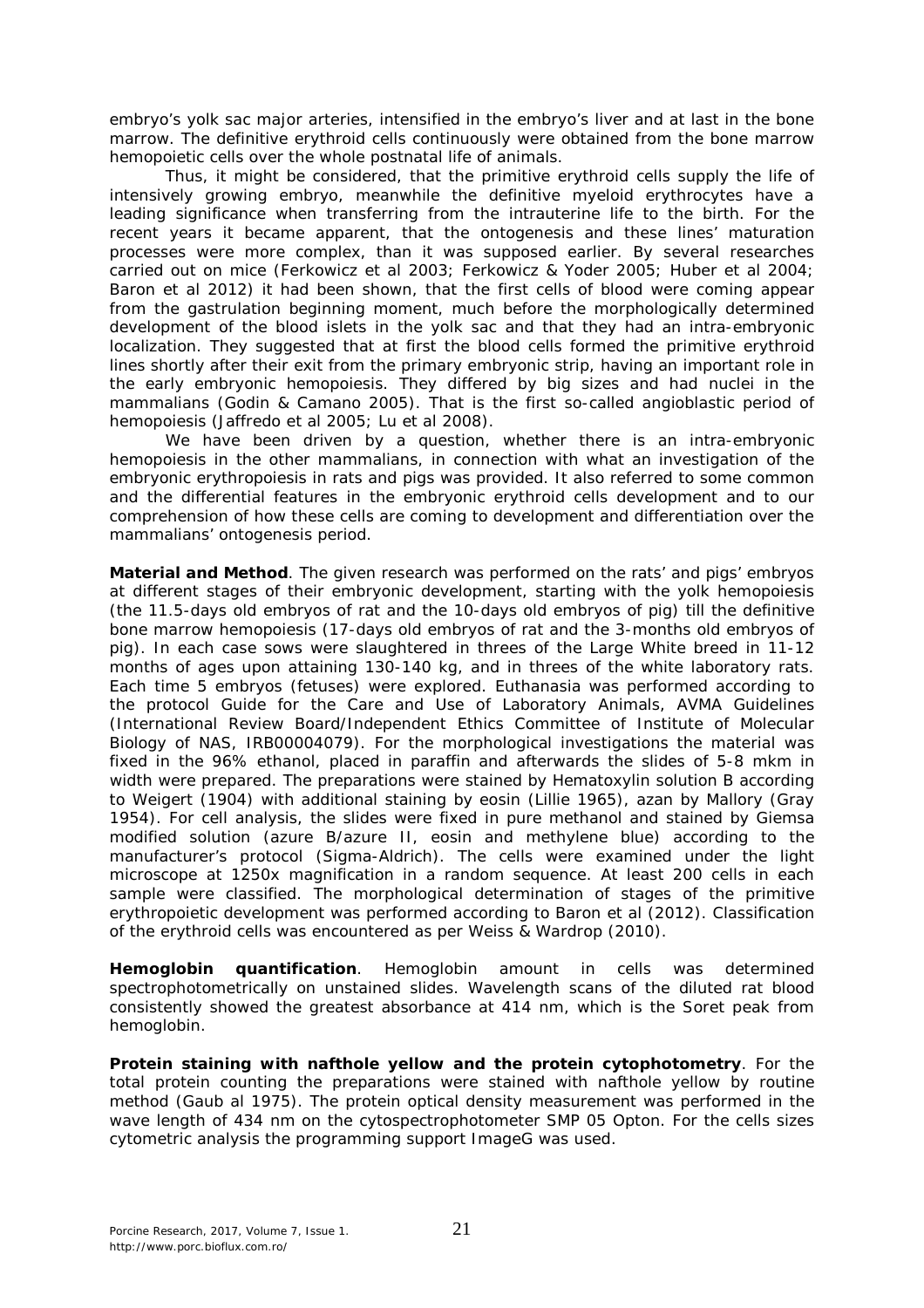*DNA protein staining*. All preparations were treated with the combined Feulgen-Naphthol Yellow staining (FNYS) procedure (Lillie 1965; Gaub et al 1975). This method permits simultaneous microspectrophotometric analyses of DNA and protein in single cells and the protein value is closely correlated to the amount of dry mass of the cell.

*Image scanning cytometry*. For image scanning cytometry and DNA measurement, blood slides were fixed in 96% ethanol for 30 minutes and stained in fresh Schiff reagent (DNA hydrolysis in 5 N hydrochloric acid for 60 minute at 22°C) by the method of Deich (1966). In order to measure DNA content (in conventional units) by image scanning cytometry, computer-equipped microscope-cytometer SMP 05 (OPTON) was used at 575 nm wave length and at 1250x magnification. Before the scanning process, each nucleus was contoured, and cytometry of nuclear DNA content of all studied types of cells were carried out at 1 to 7 dpi.

**Ploidy of cells**. DNA content was expressed on a "c" scale, in which 1 c is the haploid amount of nuclear DNA occurred in normal (non-pathologic) diploid populations in G0/G1. The DNA content of unstimulated swine lymphocytes was used as a diploid standard for measurements. DNA measurements identify nuclei as aneuploid if they deviate more than 10% from 2 c, 4 c, 8 c, or 16 c; i.e. if they are outside of  $2c \pm 0.2$ ,  $4c \pm 0.4$ ,  $8c \pm 0.8$ , or 16c±1.6 values. The total number of cells in euploid areas of the DNA histogram rescaled by the mean corrective factor (1.8c-2.2c, 3.6c-4.4c, 7.2c-8.8c, and 14.4c-17.6c) was also calculated. The variability of DNA content in unstimulated lymphocytes did not exceed 10%.

*Statistical analysis*. The significance was evaluated by two-tailed Student's t-test. P values <0.05 were considered significant. SPSS version 17.0 software package (SPSS Inc., Chicago, IL, USA) was used for statistical analyses.

**Results and Discussion**. First time an intra-embryonic hemopoiesis in pigs was detected by us. It was found, the whole period of the mesenchymal erythropoiesis took about three weeks: it came appear on the 13-15 days of gestation and disappeared by the 35-37<sup>th</sup> days of that. A proliferative activity of the hemopoietic cells decreased by the  $25<sup>th</sup>$  days and practically disappeared by the  $35<sup>th</sup>$  days of the pig embryo's development. The hemoglobin content in all the explored cells did not differ significantly from analogical cells of the yolk sac. Their number was not big, and a significant overgrowth of blood cells alike the yolk sac hemopoietic islets, in the pig embryo's body cavity mesenchyme was not formed. On the  $15<sup>th</sup>$  stage of gestation (the  $25<sup>th</sup>$  day of embryo's intra-uterine development), when in pigs the yolk sac erythropoiesis started, but the mesenchymal erythropoiesis was still the basic one, we can observe (Table 1) that the main erythroid cells of the pig embryos' intra-embryonic mesenchymal islets were angioblasts, among which 63% were the blasts and 37% were the nucleated forms of erythrocytes. However, although in fewer amounts there already the minor forms were being appeared, totally not exceeding 14% of the erythroid cells population (the  $10<sup>th</sup>$  stage of embryogenesis). Most likely, that was a result of the starting yolk sac hemopoiesis, which became prevailing by the  $25<sup>th</sup>$  day of a pig embryogenesis and practically ceased by the  $35<sup>th</sup>$  days of the intra-uterine development, being accompanied with a complete disappearing of the mesenchymal erythroid population. It was shown by us, that at early stage of the yolk sac erythropoiesis on the  $15-25$ <sup>th</sup> and the  $35$ <sup>th</sup> days some part of megaloblasts (according to our data - about 2.2%) turned to the non-nucleated primary erythrocytes, megalocytes. These erythrocytes sizes, which were forming in the yolk sac, significantly exceeded the sizes of mature erythrocytes of the bone marrow origin (Table 2). In the yolk sac vessels the blast forms number was gradually decreasing, making up 58% of the erythroid cells population, whereas erythrocytes made up 42% (Table 1). Gradually the normal forms number among the blasts were increased, as well as the erythrocytes number, what was much likely connected with quenching of the hemopoietic angioblastic period along with the embryo's development process.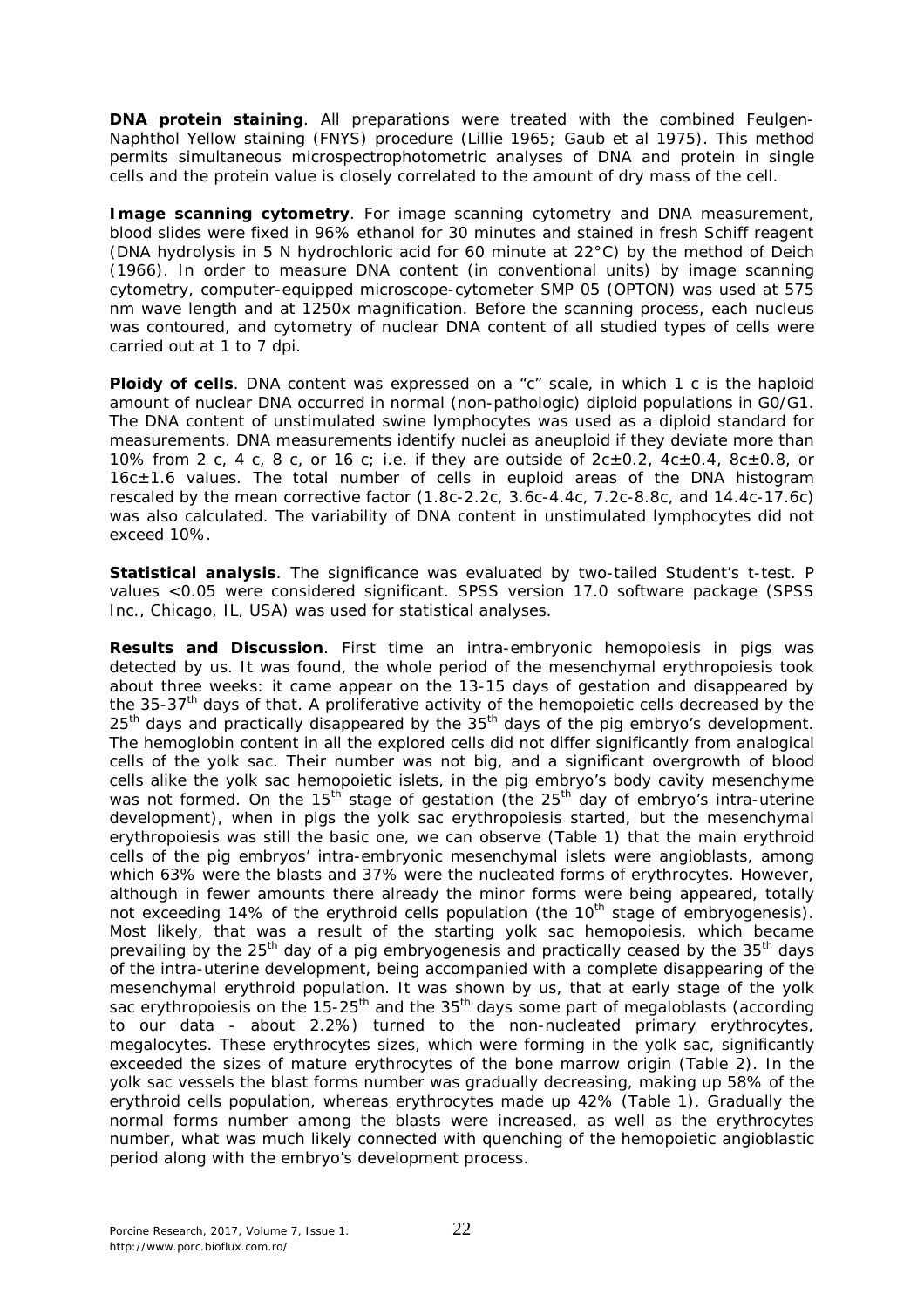| able |  |
|------|--|
|------|--|

| Specification | 15 day         | $25$ day       | 35 day         | 55 day          | 65 day          | 75 day         | 90 day          |
|---------------|----------------|----------------|----------------|-----------------|-----------------|----------------|-----------------|
|               |                |                | <b>Blast</b>   |                 |                 |                |                 |
| Small         | $5.0 \pm 0.6$  | $32.0 \pm 2.5$ | $22.0 \pm 1.5$ | $10.5 \pm 1.0$  | $11.5 \pm 2.0$  | $5.1 \pm 0.8$  | $0.8 \pm 0.003$ |
| Large         | $58.0 \pm 6.1$ | $26.0 \pm 1.9$ | $16.0 \pm 1.5$ | $5.9 \pm 0.05$  | $0.6 \pm 007$ . |                |                 |
| Total         | $63.0 \pm 3.3$ | $58.0 \pm 2.3$ | $38.0 \pm 1.5$ | $16.4 \pm 1.0$  | $12.1 \pm 1.6$  | $5.1 \pm 0.8$  | $0.8 \pm 0.003$ |
|               |                |                | Erythrocyte    |                 |                 |                |                 |
| Small         | $9.0 \pm 0.5$  | $32.0 \pm 1.8$ | $54.0 \pm 1.5$ | $76.6 \pm 10.1$ | $83.3 \pm 8.5$  | $92.1 \pm 8.8$ | $95.6 \pm 5.5$  |
| Large         | $28.0 \pm 3.2$ | $10.0 \pm 0.8$ | $8.0 \pm 0.9$  | $7.0 \pm 0.8$   | $4.6 \pm 0.5$   | $2.8 \pm 1.1$  | $1.6 \pm 0.7$   |
| Total         | $37.0 \pm 4.1$ | $42.0 \pm 1.3$ | $62.0 \pm 2.8$ | $83.6 \pm 10.1$ | $87.9 \pm 7.9$  | $94.9 \pm 9.3$ | $99.2 \pm 4.6$  |

Changes in the erythroid cells' population content at different stages of the pig embryogenic development (%)

Table 2

Measurements of the erythroid cells' dimensional indices at different stages of pig embryogenesis

|             |                |                |                |                | Days           |                |                |                |                |
|-------------|----------------|----------------|----------------|----------------|----------------|----------------|----------------|----------------|----------------|
|             |                | 15             |                |                | 25             |                |                | 35             |                |
|             | cell           | nucleus        | cytoplasm      | cell           | nucleus        | cytoplasm      | Cell           | nucleus        | cytoplasm      |
|             |                |                |                |                | <b>Blast</b>   |                |                |                |                |
| Small       | $54.6 \pm 0.9$ | $18.0 \pm 1.6$ | $36.6 \pm 1.2$ | $36.5 \pm 2.0$ | $12.3 \pm 0.6$ | $24.2 \pm 1.8$ | $36.1 \pm 2.0$ | $10.9 \pm 0.5$ | $25.2 \pm 2.0$ |
| Large       | $83.3 \pm 1.7$ | $22.9 \pm 0.5$ | $60.4 \pm 1.5$ | $59.8 \pm 1.4$ | $16.8 \pm 0.9$ | $43.1 \pm 1.5$ | $62.1 \pm 7.5$ | $14.3 \pm 0.6$ | $47.8 \pm 7.3$ |
| Total       | $80.8 \pm 1.7$ | $22.9 \pm 0.4$ | $58.3 \pm 1.5$ | $48.4 \pm 2.2$ | $14.6 \pm 0.7$ | $32.8 \pm 1.9$ | $49.1 \pm 4.6$ | $12.6 \pm 0.6$ | $36.5 \pm 4.0$ |
| Erythrocyte |                |                |                |                |                |                |                |                |                |
| Small       | $54.1 \pm 1.2$ | $15.2 \pm 0.7$ | $38.9 \pm 0.8$ | $35.8 \pm 1.7$ | $11.3 \pm 0.6$ | $24.5 \pm 1.5$ | $30.0 \pm 4.6$ | $8.2 \pm 0.8$  | $21.8 \pm 3.8$ |
| Large       | $86.1 \pm 2.3$ | $23.2 \pm 0.6$ | $62.9 \pm 2.1$ | $60.9 \pm 2.5$ | $17.8 \pm 1.9$ | $41.1 \pm 4.1$ | $61.7 \pm 5.3$ | $11.7 \pm 0.7$ | $50.0 \pm 5.8$ |
| Total       | $82.6 \pm 2.3$ | $22.4 \pm 0.6$ | $60.2 \pm 2.0$ | $41.8 \pm 2.2$ | $13.3 \pm 0.9$ | $28.5 \pm 1.8$ | $45.8 \pm 4.6$ | $10.0 \pm 0.6$ | $35.9 \pm 4.2$ |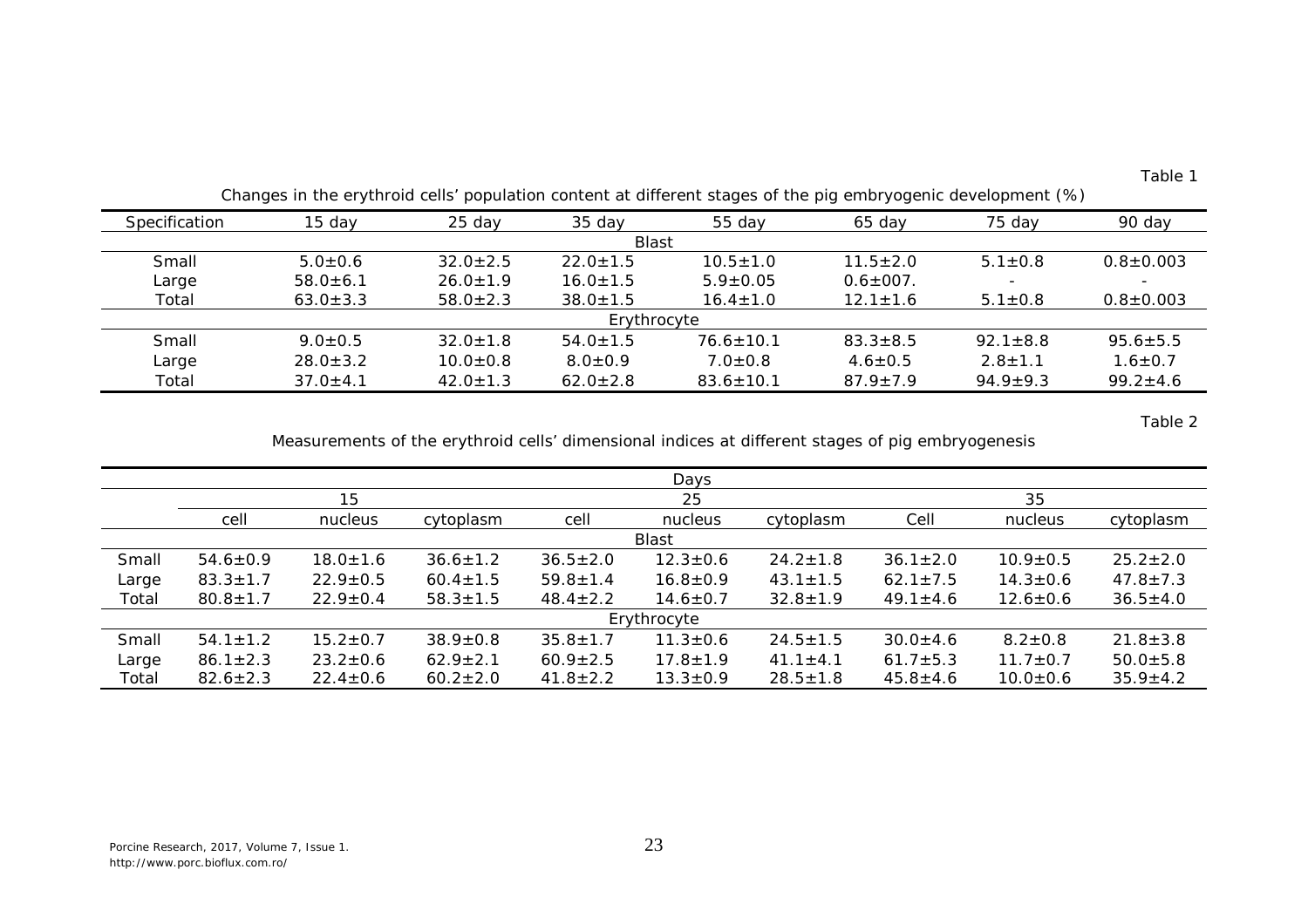In the morphological study of early embryonic erythroid cells of pig it has been revealed, that for the pig's 25-days embryo a simultaneous presence of both primitive and early hepatic erythroid cells in blood was characteristic. On the 25<sup>th</sup> and 35<sup>th</sup> days a presence of non-nucleated blood cells in small amount was revealed, which were not considered by us before. The performed study of the erythroid cells' population content over the whole period of gestation, represented in the Table 1, had revealed a significant reduction of both big and minor blast forms number, almost till their complete disappearing (0.8% from the total number of the erythroid cells popultion) at the stage of the hemopoiesis embryonic bone marrow (the 90<sup>th</sup> day of gestation).

Herein, along the whole embryonic erythropoiesis duration a number of megalocytes reduced significantly, more than 17 times, decreasing from 28% till 1.6% (Table 1). That was an evidence of the embryonic erythropoiesis early forms quenching, when the two third of erythroid cells were already matured by the  $55<sup>th</sup>$  days, making up the overwhelming majority by the  $90<sup>th</sup>$  days of gestation (more than  $95%$  of the erythroid cells population in the pigs' embryogenesis). A study of dimensional indices of the pig embryonic erythroid cells on the  $15<sup>th</sup>$ , 25<sup>th</sup> and 35<sup>th</sup> days of development have revealed, that both the erythroblasts areas mean values and the minor and big erythroblasts size on the  $15<sup>th</sup>$  and the  $25<sup>th</sup>$  days differed from each other veraciously, but these differences between their sizes on the  $25<sup>th</sup>$  and  $35<sup>th</sup>$  days were not authentic. We got the analogical data for erythrocytes as well (Table 2). It is important to mention, that the nuclearplasmatic relationship in all the types of erythroid cells were being reduced with age, but in minor erythroblasts and erythrocytes on the  $15<sup>th</sup>$  and  $25<sup>th</sup>$  days they reached 0.5 and in their big analogs it did not exceed 0.4. Finally, on the  $35<sup>th</sup>$  days the nuclear-plasmatic relationships of erythroblasts and erythrocytes dropped till 0.3. Thereafter, on the  $55<sup>th</sup>$ ,  $65<sup>th</sup>$ , 76<sup>th</sup> and 90<sup>th</sup> days of a pig embryo's development, as well as in newborn piglets erythrocytes sizes varied from 44.8 $\pm$ 4.0 mkm<sup>2</sup> till 46.2 $\pm$ 4.4 mkm<sup>2</sup>, meanwhile in the 3months piglets, when erythropoiesis occurred only in the bone marrow, the erythrocytes sizes reduced by 25%, reaching up to 35.4 $\pm$ 1.6 mkm<sup>2</sup>. The data on hemoglobin content in the erythroid cells during a pig embryogenesis testified about significant reduction of its content in a distinct cell with the gestation period increase. It should be noted, that although the primitive hemopoietic cells contained about two times more hemoglobin vs. the matured erythrocytes, their square area exceeded that of the matured cells also more than two times, so their volume exceeded the matured erythrocytes volume more than three times (without consideration of the present nucleus). The primitive nonnucleated erythrocytes contained hemoglobin also above two times more vs. the matured erythrocytes, having a volume approximately two times more. Consequently, a grade of hemoglobin saturation of the primitive hemopoietic cells, primitive erythrocytes and the matured (postnatal) erythrocytes were approximately the similar.

By us performed determination of hemoglobin content in the main erythroid cells in pig ontogenesis are represented on the Figure 1. As it is obvious from the Figure 1 (A) the highest content of hemoglobin corresponds to the early, primitive erythroid cells synthesized in intra-embryonic way in the mesenchyme of embryo and in extraembryonic way in the yolk sac on the  $15<sup>th</sup>$  day of gestation. It is apparent, that this population is rather heterogenic, as there are cells with a significantly great content of hemoglobin. At the later stages of ontogenesis such heterogenic distribution of hemoglobin disappears and corresponds to the normal variation line. It is necessary to add, that the increased content of hemoglobin does not bring to the oxygen more effective transportation due-to the lesser number of cells (comparably with the later terms). Because of the total surface area reduction an oxygen exchange in the tissues is slowed down as well. That is why this type of erythropoiesis is possible just in smallvolume embryo.

Investigation of the mesenchymal erythroid cells' nuclei distribution as per the ploidity classes found out a presence of the hyperploids and even tetraploid cells on the  $15<sup>th</sup>$  day and of the hyperploids on the  $25<sup>th</sup>$  day of embryo development. At the later terms of that the main bulk of the cells were represented by the diploid population. Most likely, our got results testifying about a decline in the nuclear-plasmatic relationships on the  $35<sup>th</sup>$  day till 0.3 are connected with the nuclei sizes reduction and indirectly testify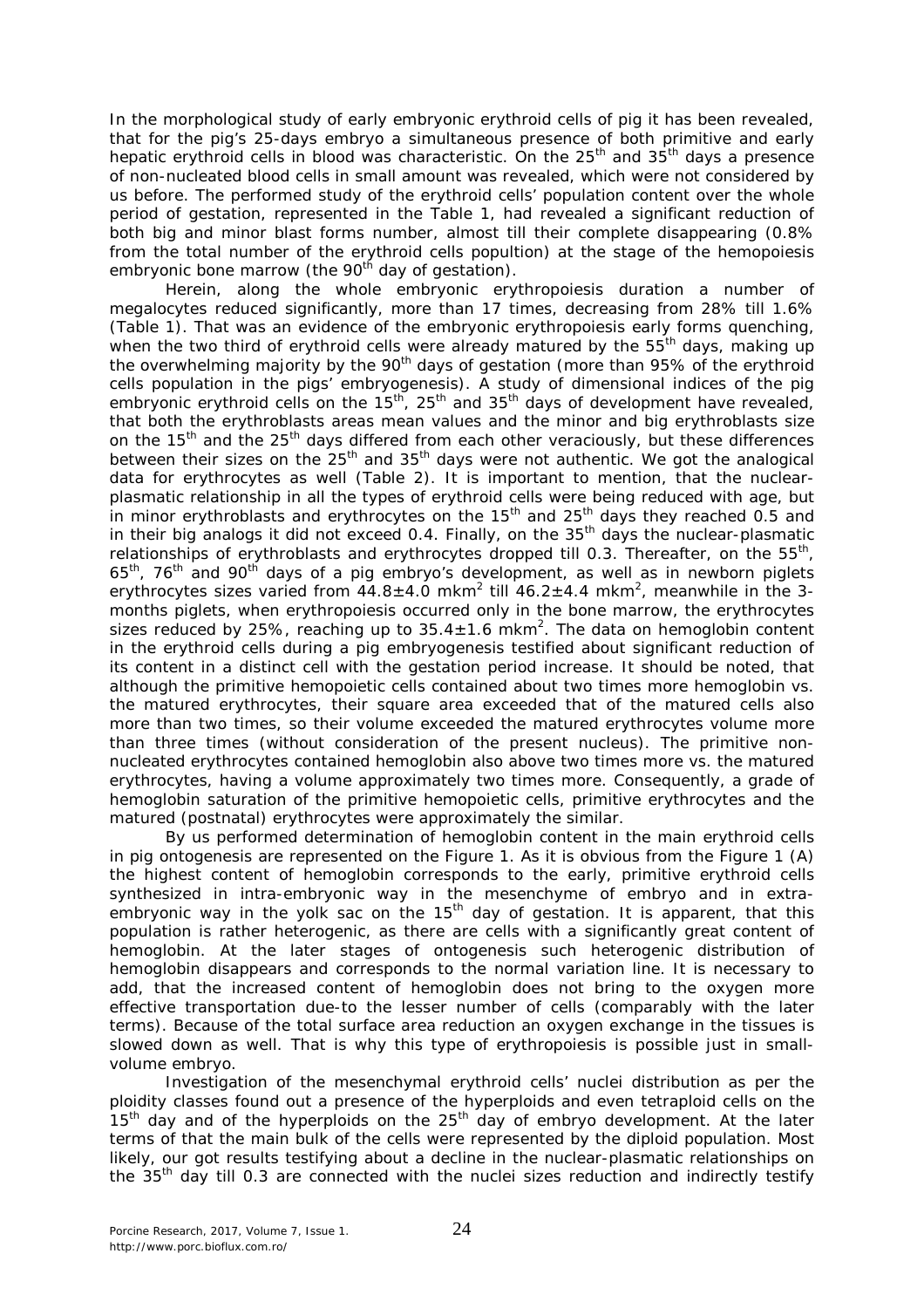about quenching of these erythroid cells proliferative activity, what is highly correlated with the results of investigations of DNA content in nuclei of the erythroid population of mesenchymal islets on the 35<sup>th</sup> day, when the whole population of erythroid cells are becoming already diploid, what could be accounted for almost complete disappearing of the given hemopoiesis locus by that time.





- A. Primitive erythroid cell; B. Early nucleated embryonic erythrocyte;
- C. Late nucleated embryonic erythrocyte; D. Matured erythrocytes.

In order to explore the common and distinctive features of the early development of erythroid cells in the mammalians' embryogenesis and also our comprehensions of how these cells develop and differentiate during the whole ontogenesis process we carried out a study of the early erythropoiesis in rats and provided its comparison with the pigs erythropoiesis. Analogical study upon the early erythropoiesis in rats did not reveal an intra-embryonic hemopoiesis in them. On the  $12^{th}$  stage of gestation (11<sup>th</sup> days of embryogenesis) there was a yolk sac hemopoiesis and the whole population of the primitive erythriod cells was represented by the macroblasts (Table 3), which was distinct from the early erythropoiesis in pigs, when the yolk hemopoiesis was characterized by more number of mature forms. However, starting from the  $13<sup>th</sup>$  stage (12<sup>th</sup> day) of the rats' embryogenesis in the yolk sac all the erythroblastic forms were represented by 66% of macroerythroid cells and just by 4% of microerythroid forms of them, while a content of the appeared normoblastic forms reached up to 30%.

Their number was being gradually increased and by the  $13-14<sup>th</sup>$  stage, when the hepatic hemopoiesis starts, a number of normocytes reached to 40%, while a number of megaloblasts decreased by 22%. This tendency continued also at the  $14<sup>th</sup>$  stage ( $13<sup>th</sup>$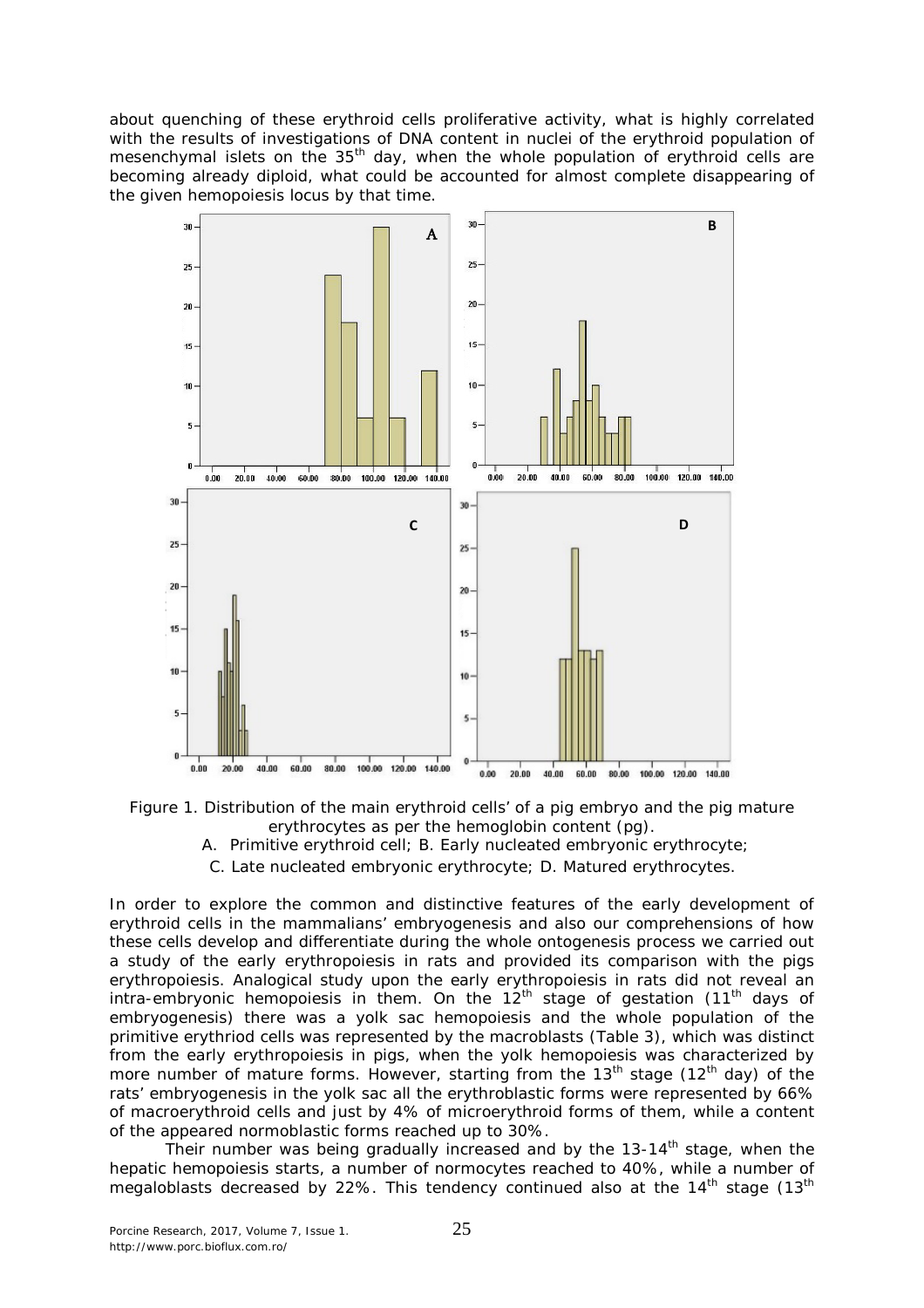days of embryogenesis), when a number of normoblastic forms increased up to 52%, while a number of megaloblasts dropped till 43%. Thereafter the embryonic bone marrow hemopoiesis also joined up to the hepatic one, and already at the  $17<sup>th</sup>$  stage (15<sup>th</sup> days of embryogenesis) along with the hepatic hemopoiesis quenching a number of all types of microcytes attenuated till 1.5% from the whole erythroid population and a number of normocytes reached to 72%, wereas a number of megaloblasts decreased by over 35% in mean. Herein, a number of the mature erythroid forms (normal reticulocytes and erythrocytes) getting increased dramatically, making up more than a half of all the erythroid cells' population.

Table 3

Changes in the erythroid cells' population content during the primary erythropoiesis in rats (%)

| Specification    | 12 stage                 | 13 stage       | 13-14stages    | 17 stage       |
|------------------|--------------------------|----------------|----------------|----------------|
| Proerythroblasts | $5.6 \pm 1.2$            | $4.1 \pm 0.6$  | $2.8 \pm 0.3$  | $0.9 \pm 0.8$  |
| Macroblast       | $94.4 \pm 5.6$           | $37.0 \pm 2.2$ | $7.2 \pm 0.5$  | $3.1 \pm 0.3$  |
| Normoblast       | $\blacksquare$           | $17.8 \pm 15$  | $12.7 \pm 1.1$ | $17.6 \pm 2.1$ |
| Microblast       | $\qquad \qquad -$        | $3.4 \pm 0.7$  | $3.6 \pm 0.02$ | $0.8 + 0.05$   |
| Macrocytes       | $\blacksquare$           | $26.1 \pm 3.1$ | $43.6 \pm 4.1$ | $22.9 \pm 2.2$ |
| Normocytes       | $\overline{\phantom{0}}$ | $11.6 \pm 1.6$ | $26.9 \pm 2.2$ | $53.9 \pm 4.5$ |
| Microcytes       | -                        |                | $3.2 \pm 1.1$  | $0.8 + 0.03$   |

According to our data got, although microcytosis proceeded during the rats' embryonic erythrocytosis, anyway it had not have a significant role in the rats' embryonic erythropoiesis, whereas macrocytosis was crucially important in the rats' primary erythropoiesis. Sizes of the forming in the yolk sac erythrocytes significantly prevailed that of not only mature erythrocytes of the bone marrow origin, but also of those, which were being formed in the early embryonic erythroblastic islets with a central macrophage inside.

Thus, along with the rats' embryos development there was the same tendency towards increasing of the minor erythrocytes, as it took place in the pigs' embryogenesis, which was most likely connected with a quenching as far as the angioblastic hemopoietic period of embryo developed. Thereafter the embryonic bone marrow hemopoiesis also joined up to the hepatic one, and already on the  $17<sup>th</sup>$  stage (15<sup>th</sup> days of embryogenesis) along with the hepatic hemopoiesis quenching a number of all types of microcytes dropped till 1.6% from the whole erythroid population and a number of normocytes reached to 67%. Correspondingly, a number of megaloblasts decreased by over 35% in mean (Table 4), attenuating by approximately 25%, although at the primary erythropoiesis beginning moment they made up the overwhelming majority of blood cells, composing 95% of the population. At the same time, a number of the mature erythroid forms (normal reticulocytes and erythrocytes) getting enhanced significantly, making about 65% of all erythroid forms population.

Table 4

Changes in the erythroid cells' sizes (mkm<sup>2</sup>) in the primary erythropoiesis process in rats

| Specification      | 12 stage                 | 13 stage        | 13-14 stages    | 17 stage        |
|--------------------|--------------------------|-----------------|-----------------|-----------------|
| Proerythroblasts   | $70.0 + 6.5$             | $56.3 \pm 18.2$ | $52.6 \pm 19.6$ | $52.4 \pm 17.5$ |
| <b>Macroblasts</b> | $86.2 \pm 7.9$           | $67.1 \pm 13.3$ | $48.7 \pm 4.2$  | $44.3 \pm 4.2$  |
| <b>Normoblasts</b> | -                        | $38.0 \pm 3.2$  | $38.0 \pm 3.5$  | $35.7 \pm 4.6$  |
| <b>Microblasts</b> |                          | $26.5 \pm 2.2$  | $26.2 \pm 2.3$  | $21.9 \pm 1.9$  |
| Macrocytes         | -                        | $54.5 \pm 4.6$  | $54.5 \pm 4.6$  | $41.6 \pm 4.8$  |
| Normocytes         |                          | $37.7 \pm 3.5$  | $37.7 \pm 3.4$  | $34.7 \pm 3.4$  |
| Microcytes         | $\overline{\phantom{0}}$ | $25.6 \pm 1.8$  | $22.7 \pm 1.8$  | $18.4 \pm 1.5$  |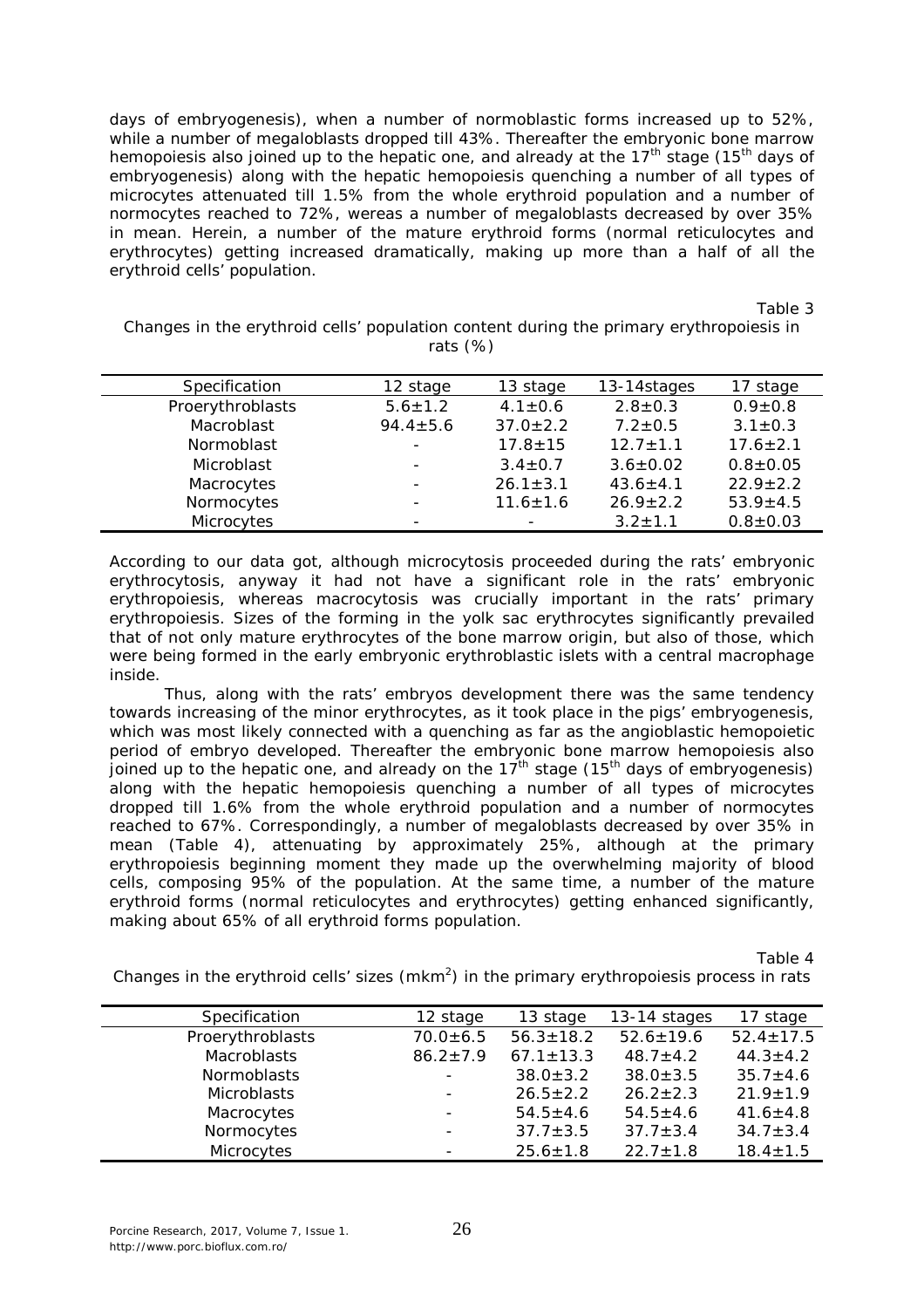From the above-mentioned one could conclude that a process of microcytosis is taking place in the rats' embryonic erythropoiesis, nevertheless its role in that is insignificant, while macrocytosis plays an important role in the rats' primary erythropoiesis. It is important to note that sizes of megaloblasts, a number of which decreases by 50% in mean on the  $17<sup>th</sup>$  day of erythropoiesis in rats. According to the more detailed represented data upon the all erythroid cells types in Table 4 the erythroid cells sizes pointed on to the fact, that along with starting of the yolk sac hemopoiesis (the  $13<sup>th</sup>$ stage of gestation) sizes of proerythroblasts and of the big basophilic blasts in mean decreased by 25%, but further the sizes of proerythroblasts remained unchanged over the whole duration of the study. As respects to the blastic forms sizes changes during the embryonal process of development we noted non-veracious decrease with exception of the normal blasts, the sizes of which remained without changes. The more mature erythroid cells, and namely, the big and small reticulocytes and erythrocytes were also being reduced by 25-30% during the process of gestation. Nevertheless, sizes of the normal mature non-nucleated erythrocytes were not subjected to any changes afterwards.

A study of the hemoglobin content changes' dynamics found out non-veracious reduction in its values in all the erythroid cells during the rats' embryonic development process, except for normocytes, the hemoglobin content in which in the bone marrow hemopoiesis increased by 22% (Table 5). The hemoglobin content authentically reduced in the big, normal and small reticulocytes and also in microcytes during the process of primary erythropoiesis, whereas in the big and normal erythrocytes its content authentically increased.

As it was shown before, at the early stages of the yolk sac hemopoiesis more than 80% of erythroid cells were represented by the basophilic macroerythroblasts, the hemoglobin content in which, as well as in proerythroblasts was 1.5 times lesser comparably with that of reticulocytes and erythrocytes. Starting from the  $13<sup>th</sup>$  stage of the rats embryogenesis about 25% of embryonic cells were represented by macroerythrocytes, sizes of which in one and half times more of those of normocytes and in two times bigger comparably with microcytes. Herein, the hemoglobin content in macrocytes correspondingly was by 50% more than in normocytes and in four times more than in microcytes. It is noteworthy, that the hemoglobin content in the primary erythropoiesis process gradually and steadily attenuated, but in normocytes increased approximately by 1.5%.

Table 5

| Specification      | 12 stage                 | 13 stage       | 13-14stages    | 17 stage       |
|--------------------|--------------------------|----------------|----------------|----------------|
| Proerythroblasts   | $32.1 \pm 0.9$           | $30.1 \pm 1.1$ | $19.5 \pm 0.7$ | $20.1 \pm 0.9$ |
| <b>Macroblasts</b> | $45.4 \pm 4.1$           | $43.4 \pm 6.2$ | $41.0 \pm 4.1$ | $34.9 + 4.1$   |
| <b>Normoblasts</b> |                          | $13.9 \pm 1.2$ | $31.6 \pm 3.2$ | $21.9 \pm 1.5$ |
| <b>Microblasts</b> | $\overline{\phantom{0}}$ | $12.1 \pm 0.3$ | $11.3 \pm 1.4$ | $12.4 \pm 1.5$ |
| Macrocytes         |                          | $64.9 \pm 6.7$ | $71.4 \pm 3.9$ | $56.8 \pm 3.5$ |
| Normocytes         |                          | $43.8 \pm 6.0$ | $46.7 \pm 1.9$ | $46.7 \pm 1.7$ |
| Microcytes         |                          | $23.3 \pm 4.0$ | $17.2 + 1.9$   | $16.8 \pm 1.7$ |

Dynamics of the hemoglobin content changes (in conventional units) in the primary erythropoiesis erythroid cells in the process of their differentiation

Considering the performed analysis results of DNA content at the 13-14<sup>th</sup> stages of the primary erythropoiesis development in rats, which are represented in the Table 6, and also the DNA distribution histograms (Figure 2) in different types of cells it comes apparent that the early, the median and the late erythroblasts are represented by cells in  $G<sub>1</sub>$ , S and  $G<sub>2</sub>$  phases of the mitotic cycle. Herein, the main amount of 3c and 4c cells (more than 70%) are the early erythroblasts, meanwhile in the median and the late erythroblasts the diploid cells make up over 70%, and the protein content in the median erythroblasts is about by 25% more, and in the late erythroblasts it is about two times more than in diploid analogs of the early erythroblasts.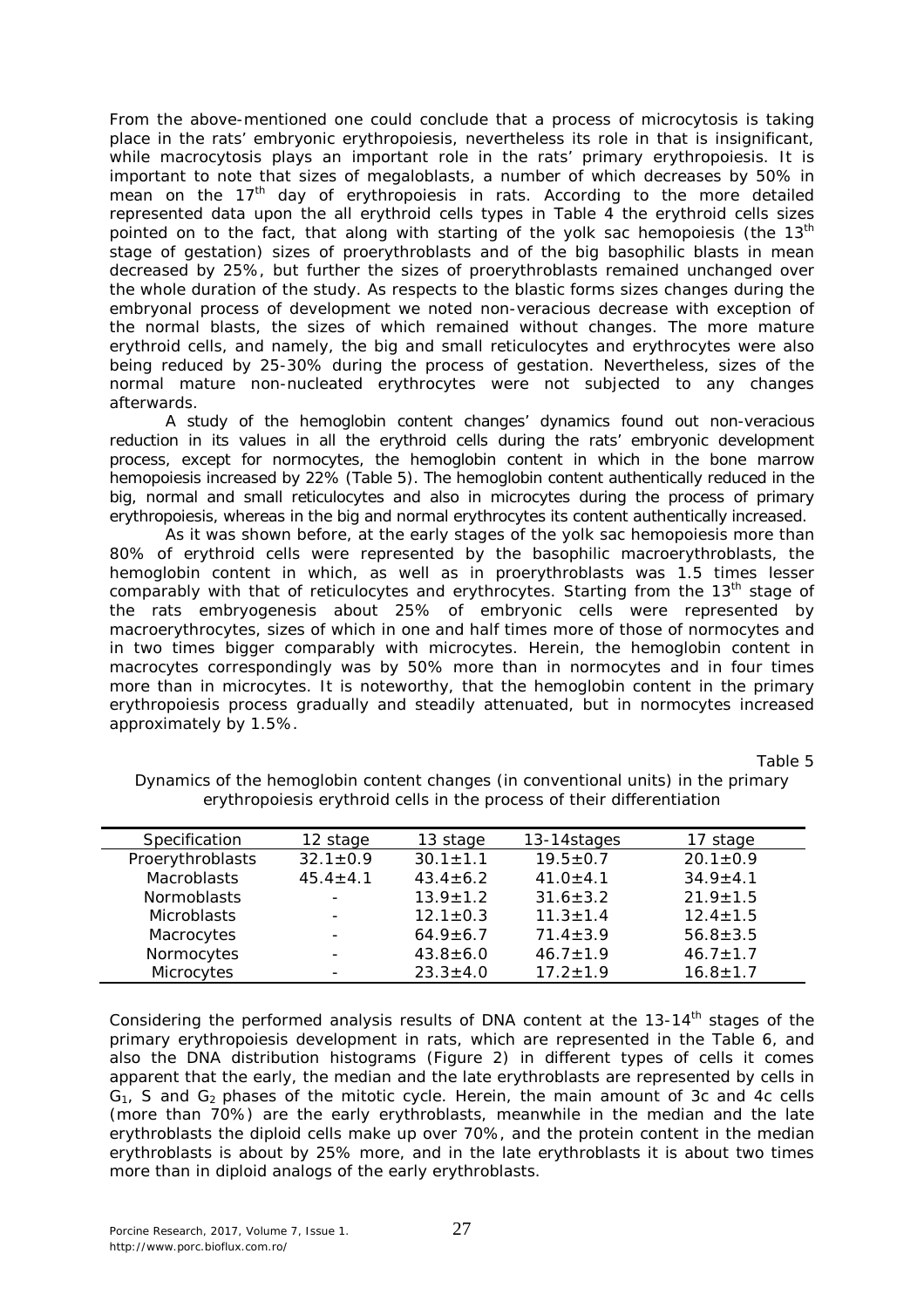Table 6

Content of DNA and the total protein on the 13-14-th stages of the rats' primary erythropoiesis

| Stages of the development          | DNA | Amount of cells (%) | Total protein  |
|------------------------------------|-----|---------------------|----------------|
|                                    | 2c  | 28                  | $28.2 + 1.4$   |
| Early erythroblasts                | Зс  | 44                  | $41.1 \pm 4.0$ |
|                                    | 4c  | 28                  | $52.1 \pm 3.8$ |
|                                    | 2c  | 72                  | $35.1 \pm 3.9$ |
| Medium erythroblasts               | Зс  | 15                  | $56.1 \pm 5.8$ |
|                                    | 4c  | 13                  | $75.1 \pm 8.9$ |
|                                    | 2c  | 77                  | $54.2 \pm 2.8$ |
| Late erythroblasts                 | Зс  | 13                  | $68.3 \pm 9.5$ |
|                                    | 4c  | 10                  | $81.2 \pm 9.3$ |
| Medium erythroblasts with          | 2c  | 34                  | $37.7 \pm 4.2$ |
| additional nuclei                  | Зс  | 66                  | $50.0 \pm 7.1$ |
| Late erythroblasts with additional | 2c  | 90                  | $56.3 \pm 3.8$ |
| nuclei                             | Зс  | 10                  | $76.3 \pm 9.5$ |



Figure 2. Distribution of the rat erythroid cells as per classes of ploidity. A- Early erythroblasts; B- Medium erythroblasts; C- Late erythroblasts; D- Medium erythroblasts with additional nuclei; E- Late erythroblasts with additional nuclei.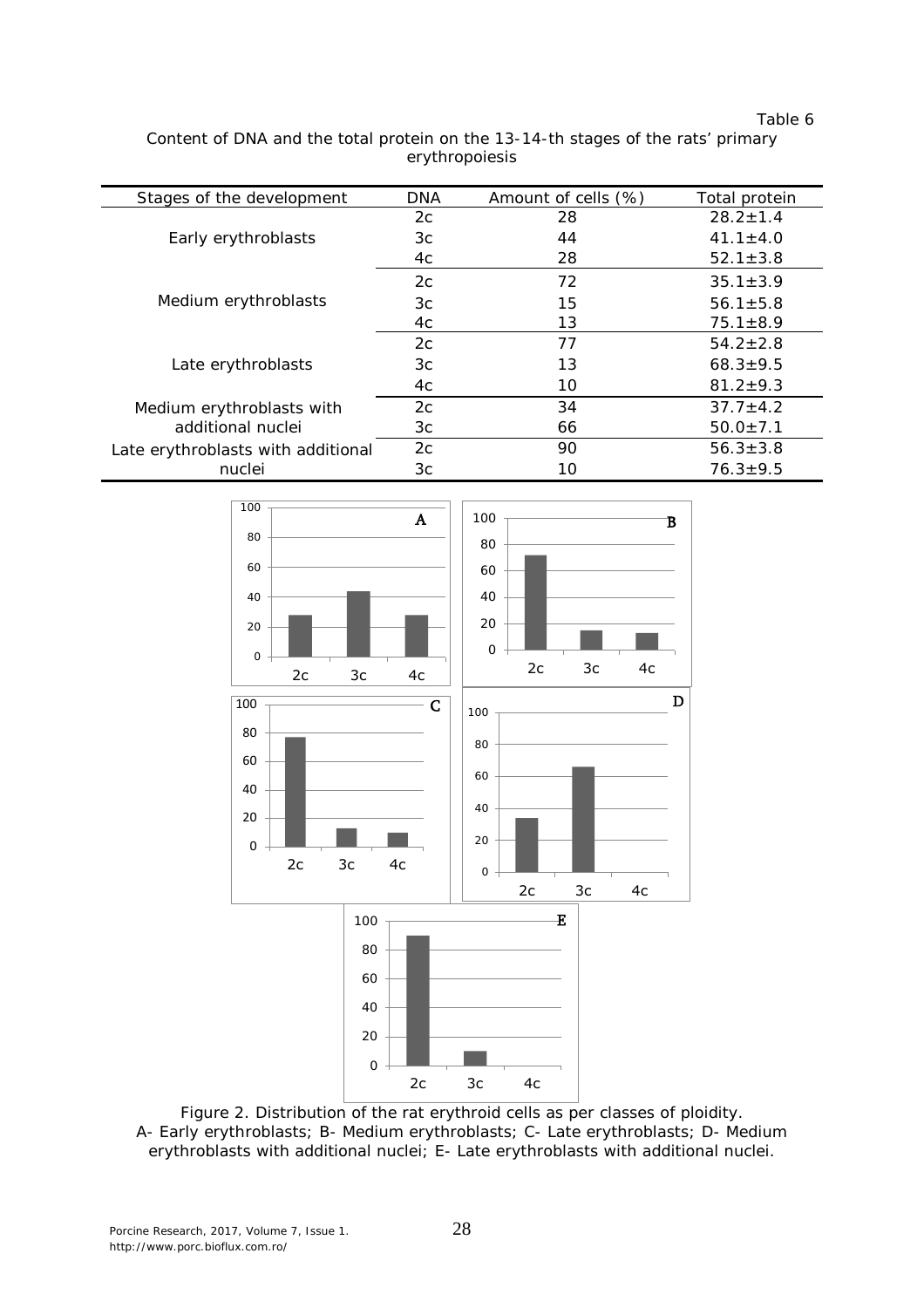Considering that "total protein" index mainly reflects the hemoglobin content in erythroblasts, one may assume that the data represented in the Table 6 reflect a dynamics of the hemoglobin content changes in erythroblasts in the process of their differentiation. As it turned out, among the medium and the late erythroblasts there was about 3% quantity of cells with additional nuclei. Their maximal amount was observed at the  $13-14^{\text{th}}$  stages of the embryonic development, after which it was dramatically reduced. After a performed separate photometry of the main and additional nuclei it was found, that if about 70% of median erythroblasts contained diploid amount of total DNA of the main and additional nuclei together, already at the late erythroblast stage almost all the cells with additional nuclei (about 90%) were with a diploid amount of DNA, and the protein content in them did not exceed that in the diploid analogs of late erythroblasts. It testifies about the fact that in nuclei during the primary erythropoiesis in rats mainly not an additional synthesis of DNA takes place with a corresponding increase of the total hemoglobin content, but a fragmentation of nuclei, and only in 10% of cells the total DNA content increases authentically because of additional synthesis of DNA in the erythroblasts nuclei, which is associated with an increase of total protein content. This phenomenon confirms our assumption about the absence of additional DNA synthesis in the remarkable part of erythroid cells with accessory nuclei during the rats' primary erythropoiesis. Anyway, a presence of this factor even in insignificant part of the late erythroblasts with a corresponding increase of the total protein content in them tells about an existence of this phenomenon during the evolution process.

**Conclusions**. Investigation of the pig's and rat's embryos erythropoiesis showed that in rats, in distinct with pigs, there was not a significant intra-embryonic mesenchymal erythropoiesis. First time it was shown that in the pigs' mesenchymal megaloblastic erythropoiesis in some part of cells an extrusion of nuclei and formation of non-nucleated primitive erythrocytes is possible. According to our data got in relation to pigs, they made up not more than 2-2.5% of erythroid cells. The given type of cells was being detected on the  $15-25<sup>th</sup>$  days of the pig embryo development and almost fully disappeared by the 35<sup>th</sup> day of gestation. The forming generation of nucleated and nonnucleated primary erythrocytes varied on sizes, however large-sized cells, megaloblasts and megalocytes, are found most often. The megaloblastic erythropoiesis in rats was found already at the  $12<sup>th</sup>$  stage of gestation, when in the yolk sac vessels only megaloblasts have been revealed and just at the 13<sup>th</sup> stage erythrocytes came appeared, but at the 13-14<sup>th</sup> stage, when the hepatic hemopoiesis also included, the erythrocytes number remarkably increased, composing over 70% of the rats' erythroid cells population. Herein, a number of megalocytes was rather great, reaching up to 43% of erythrocytes population, whereas a number of megalocytes in the pigs' hepatic erythropoiesis did not exceed 10% from erythrocytes population. At the early stages of ontogenetic development of rats an almost complete absence of DNA synthesis was observed, what in our opinion was a consequence of the more intensive erythropoiesis in the physiological development of pigs, but absence of the hemopoetic cells' hypertetraploid population in rats instantiates our suggestion. On the benefit of this suggestion a lesser values of the hemoglobin content in the rats' erythroid cells of early erythropoiesis testify in comparison with the analogical indices in pigs.

## **References**

Baron M. H., Isern J., Fraser S. T., 2012 The embryonic origins of erythropoiesis in mammals. Blood 119(21):4828-4837.

- Deich A. D., 1966 Introduction to quantitative cytochemistry. Academic Press, New York/London, pp. 65-67.
- Ferkowicz M. J., Yoder M. C., 2005 Blood island formation: longstanding observations and modern interpretations. Experimental Haemotology 33(9):1041-1047.
- Ferkowicz M. J., Starr M., Xie X., Li W., Johnson S. A., Shelley W. C., Morrison P. R., Yoder M. C., 2003 CD41 expression defines the onset of primitive and definitive hematopoiesis in the murine embryo. Development 130(18): 4393-4403.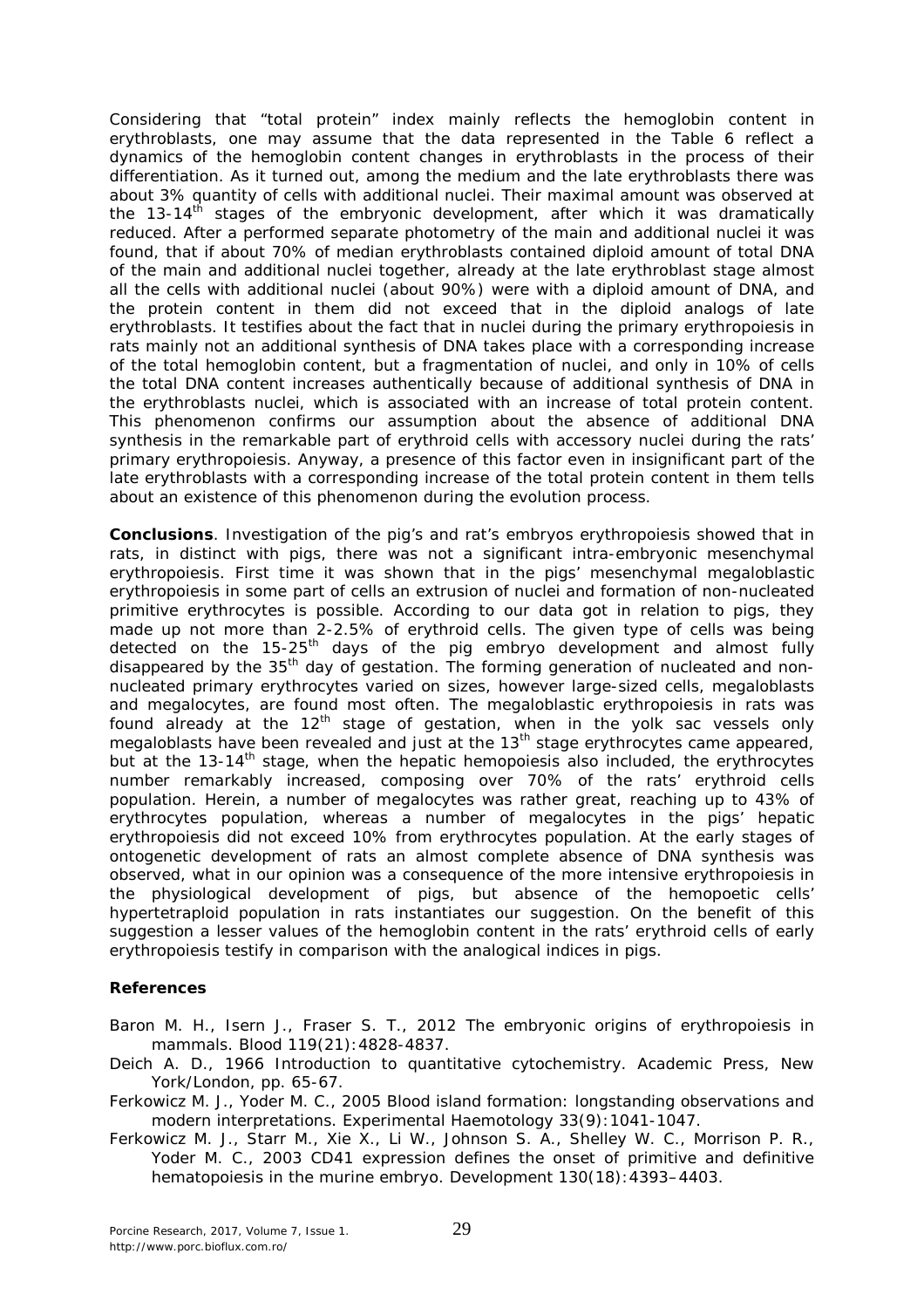- Gaub J., Auer G., Zetterberg A., 1975 Quantitative cytochemical aspects of a combined feulgen-naphthol yellow S staining procedure for the simultaneous determination of nuclear and cytoplasmic proteins and DNA in mammalian cells. Exp Cell Res 92:323-332.
- Ghatpane S., Ghatpande A., Sher J., Zile M. H., Evans T., 2002 Retinoid signaling regulates primitive (yolk sac) hematopoiesis. Blood 99(7):2379-2386.
- Godin I., Cumano A., 2005 Of birds and mice: hematopoietic stem cell development. Int J Dev Biol 49(2-3):251-257.
- Gray P., 1954 The microtomist's formulary and guide. Blakiston, New York.
- Huber T. L., Kouskoff V., Fehling H. J., Palis J., Keller G., 2004 Haemangioblast commitment is initiated in the primitive streak of the mouse embryo. Nature 432(7017):625–630.
- Isern J., Fraser S. T., He Z., Baron M. H., 2008 The fetal liver is a niche for maturation of primitive erythroid cells. Proc Natl Acad Sci USA 105(18):6662-6667.
- Jaffredo T., Bollerot K., Sugiyama D., Gautier R., Drevon C., 2005 Tracing the hemangioblast during embryogenesis: developmental relationships between endothelial and hematopoietic cells. Int J Dev Biol 49(2-3):269-277.
- Jolly J., 1099 Variations de l'hemoglobine, du nombre des globules rouges et de la valeur globulaire aux differentes periodes de la vie, chez le rat blanc. Compt Rend Soc de Biol 1:137.
- Kyunghee C., 2002 The hemangioblast: a common progenitor of hematopoietic and endothelial cells. Journal of Hematotherapy & Stem Cell Research 11(1):91-101.
- Lillie R. D., 1965 Histopathologic technical and practical histochemistry. 3rd edition, McGraw-Hill, NY.
- Lu S.-J., Feng Q., Park J. S., Vida L., Lee B.-S., Strausbauch M., Wettstein P. J., 2008 Biologic properties and enucleation of red blood cells from human embryonic stem cells. Blood 112(12):4475-4484.
- Sheng G., 2010 Primitive and definitive erythropoiesis in the yolk sac: a bird's eye view. Int J Dev Biol 54(6-7):1033-1043.
- Tada T., Widayati D. T., Fukuta K., 2006 Morphological study of the transition of haematopoietic sites in the developing mouse during the peri-natal period. Anat Histol Embryol 35(4):235-240.
- Weigert K., 1904 Eine Kleine Verbesserung der haematoxylin-van Gieson-Methode. Z Wiss Mikr 2:1-5.
- Weiss D. J., Wardrop K. J., 2010 Schalm's Veterinary Hematology, 6th Edition. Wiley-Blackwell, 1232 pp.
- Yoder M. C., Hiatt K., 1999 Murine yolk sac and bone marrow hematopoietic cells with high proliferative potential display different capacities for producing colony-forming cells in vitro. Journal of Hematotherapy & Stem Cell Research 8(4):421-430.
- Zambidis E. T., Peault B., Park T. S., Bunz F., Civin C. I., 2005 Hematopoietic differentiation of human embryonic stem cells progresses through sequential hematoendothelial, primitive, and definitive stages resembling human yolk sac development. Blood 6(3):860-870.
- Zeidberg L. D., 1929 A quantitative determination of the changes in hemoglobin concentration, volume of red cells, and basophilia in the blood of rabbit fetuses at various stages during the last third of pregnancy. Am J Physiol 90:172-183.